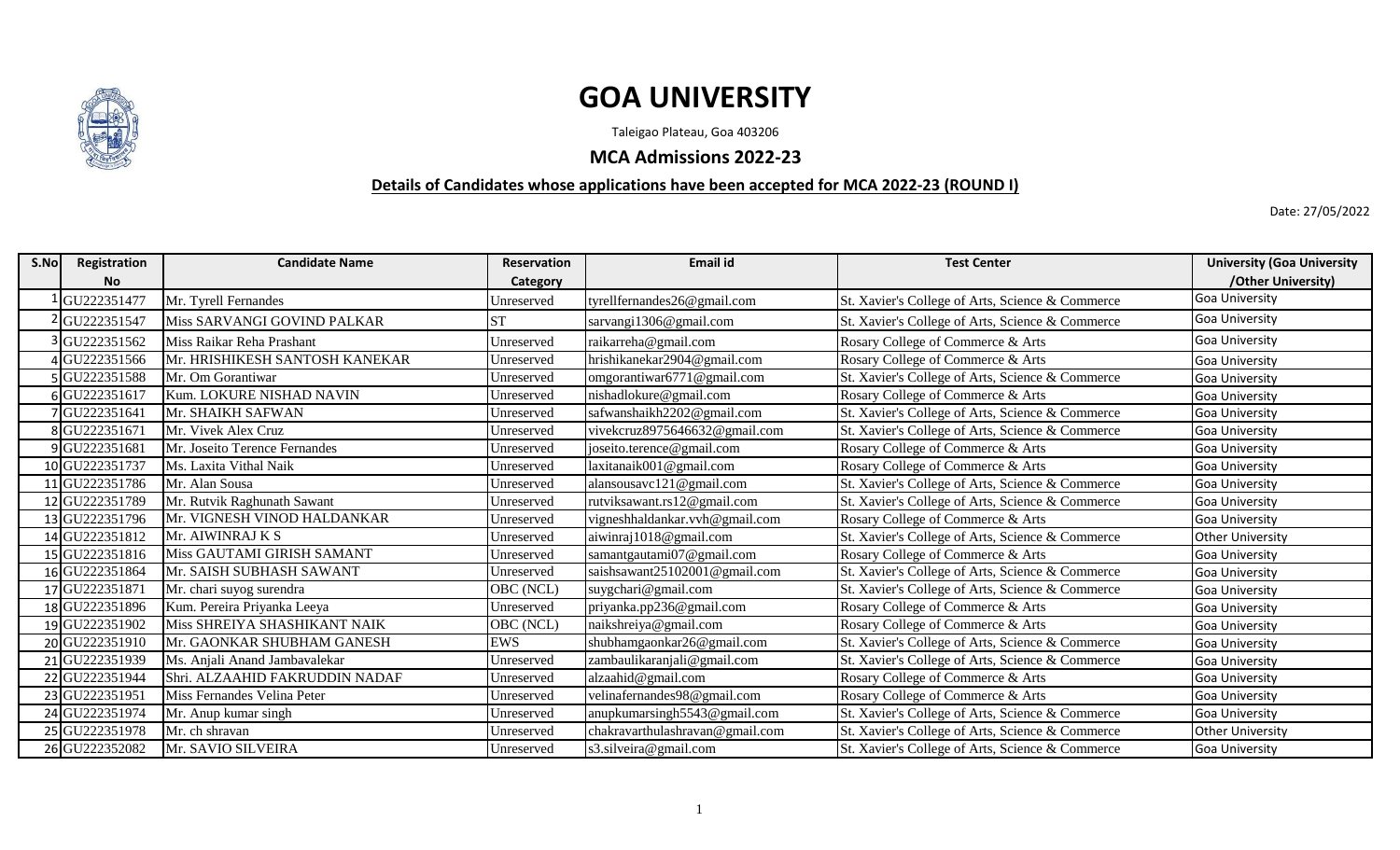| 27 GU222352107<br>Mr. Varad Shivram Gauthankar | Unreserved                                       | gvarad1601@gmail.com           | St. Xavier's College of Arts, Science & Commerce | Goa University          |
|------------------------------------------------|--------------------------------------------------|--------------------------------|--------------------------------------------------|-------------------------|
| 28 GU222352108<br>Mr. Sairaj Vernekar          | Unreserved                                       | sairajvernekar74@gmail.com     | St. Xavier's College of Arts, Science & Commerce | Goa University          |
| 29 GU222352111                                 | Mr. VAIBHAV DEVANAND GOLAM<br>Unreserved         | vaibhavgolam009@gmail.com      | St. Xavier's College of Arts, Science & Commerce | Goa University          |
| 30 GU222352133                                 | Kum. AKASH NARAYAN YERUNKAR<br>Unreserved        | gamerpavillion@gmail.com       | St. Xavier's College of Arts, Science & Commerce | Goa University          |
| 31 GU222352140                                 | Kum. Akhilesh Mangesh Sathe<br>Unreserved        | satheakhilesh@gmail.com        | St. Xavier's College of Arts, Science & Commerce | Goa University          |
| 32 GU222352175<br>Miss Ranjana R Rajeev        | Unreserved                                       | ran005@chowgules.ac.in         | Rosary College of Commerce & Arts                | Goa University          |
| 33 GU222352183<br>Mr. Mark Xavier D'souza      | Unreserved                                       | markdsz03@gmail.com            | St. Xavier's College of Arts, Science & Commerce | <b>Goa University</b>   |
| 34 GU222352185                                 | Mr. GAWAS AMAY HARICHANDRA<br>Unreserved         | amaygawas07@gmail.com          | St. Xavier's College of Arts, Science & Commerce | Goa University          |
| 35 GU222352186<br>Miss Sangle Aastha Amar      | Unreserved                                       | aasthasangle6@gmail.com        | St. Xavier's College of Arts, Science & Commerce | Goa University          |
| 36 GU222352193                                 | Ms. SILVA AMBERLY CHELCIA<br>Unreserved          | leechelcia99@gmail.com         | Rosary College of Commerce & Arts                | Goa University          |
| 37 GU222352249                                 | Miss SANJANA NANDKISHOR FAL DESSAI<br>Unreserved | sanjanafaldesai@gmail.com      | Rosary College of Commerce & Arts                | Goa University          |
| 38 GU222352268                                 | Miss BHAGAT ANUSHRI MOHANDAS<br>Unreserved       | anushri.bhagat263@gmail.com    | St. Xavier's College of Arts, Science & Commerce | Goa University          |
| 39 GU222352418<br>Mr. Pradeep Shanta Zaravkar  | <b>ST</b>                                        | zaravkarp@gmail.com            | St. Xavier's College of Arts, Science & Commerce | Goa University          |
| 40 GU222352530                                 | Miss SHREYA SHIVANAND JHUTTI<br>Unreserved       | shreyajhutti16@gmail.com       | Rosary College of Commerce & Arts                | Goa University          |
| 41 GU222352594                                 | Mr. Kushwaha Aryan Udayshankar<br>Unreserved     | aryankushwaha19@gmail.com      | St. Xavier's College of Arts, Science & Commerce | Goa University          |
| 42 GU222352639<br>Miss Sandhya savlo Chari     | OBC (NCL)                                        | sandhya.at.18@gmail.com        | St. Xavier's College of Arts, Science & Commerce | Goa University          |
| 43 GU222352725<br>Mr. Andrick Justen Silva     | OBC (NCL)                                        | silva.andrick2001@gmail.com    | Rosary College of Commerce & Arts                | Goa University          |
| 44 GU222352853                                 | Mr. SHIVAKUMAR MASANNA HARIJAN<br>Unreserved     | shivasus531@gmail.com          | St. Xavier's College of Arts, Science & Commerce | Goa University          |
| 45 GU222352855<br>Mr. kiran keshav Gawade      | Unreserved                                       | kirangawade754@gmail.com       | St. Xavier's College of Arts, Science & Commerce | Goa University          |
| 46 GU222352856                                 | Shri. SHAIKH FABEEYAN AHAMED<br>Unreserved       | fabeeyanshaikh1234@gmail.com   | Rosary College of Commerce & Arts                | Goa University          |
| 47 GU222352876                                 | Shri. LOTLIKAR SAIRAJ MAHESH<br>Unreserved       | srjlotlikar@gmail.com          | Rosary College of Commerce & Arts                | <b>Other University</b> |
| 48 GU222352999<br>Mr. Surat Kumar Goswami      | Unreserved                                       | suratgoswami07@gmail.com       | St. Xavier's College of Arts, Science & Commerce | Goa University          |
| 49 GU222353025                                 | Miss RAJLAXMI SHANKAR BHOGATE<br>Unreserved      | vaishnavibhogate2003@gmail.com | St. Xavier's College of Arts, Science & Commerce | Goa University          |
| 50 GU222353062<br>Mr. NAIK PRAVESH             | Unreserved                                       | praveshnaik0360@gmail.com      | Rosary College of Commerce & Arts                | Goa University          |
| 51 GU222353153<br>Mr. Myron Andrew Pinto       | Unreserved                                       | pintomyron57@gmail.com         | St. Xavier's College of Arts, Science & Commerce | Goa University          |
| 52 GU222353174                                 | Miss Chaitali Chandrasekar Naik<br>Unreserved    | cnaik027@gmail.com             | St. Xavier's College of Arts, Science & Commerce | Goa University          |
| 53 GU222353198                                 | Mr. MOHAMMED ASHIF CK<br>Unreserved              | ashifck2001@gmail.com          | Rosary College of Commerce & Arts                | <b>Other University</b> |
| 54 GU222353199                                 | Mr. ARLEKAR UDESH UDAY<br>OBC (NCL)              | udesh.arlekar@gmail.com        | St. Xavier's College of Arts, Science & Commerce | Goa University          |
| 55 GU222353213                                 | Mr. MAEVE KIRK D'CRUZ E FERNANDES<br>Unreserved  | maeve.fernandes.7@gmail.com    | St. Xavier's College of Arts, Science & Commerce | Goa University          |
| 56 GU222353231<br>Miss Akshata Madhava Bhadti  | Unreserved                                       | akshatabhadti77641@gmail.com   | St. Xavier's College of Arts, Science & Commerce | Goa University          |
| 57 GU222353362<br>Mr. Joshua Kurt Pereira      | Unreserved                                       | joshuakurt9@gmail.com          | Rosary College of Commerce & Arts                | Goa University          |
| 58 GU222353372                                 | Mr. VINAY PRAMOD PEDNEKAR<br>Unreserved          | pednekarvinay00@gmail.com      | St. Xavier's College of Arts, Science & Commerce | Goa University          |
| 59 GU222353445<br>Shri. Chari Nagesh Satyawan  | OBC (NCL)                                        | nageshchari75@gmail.com        | Rosary College of Commerce & Arts                | Goa University          |
| 60 GU222353449<br>Mr. Raunak Haldankar         | Unreserved                                       | raunak.haldankar@gmail.com     | St. Xavier's College of Arts, Science & Commerce | Goa University          |
| 61 GU222353640                                 | Miss SONIA VISHNU KASAR<br>OBC (NCL)             | kasarsonia01@gmail.com         | St. Xavier's College of Arts, Science & Commerce | Goa University          |
| 62 GU222353666<br>Miss Sawant Mayuri Mangesh   | Unreserved                                       | mayurisawant0323@gmail.com     | St. Xavier's College of Arts, Science & Commerce | Goa University          |
| 63 GU222353695<br>Kum. Shubhada Arun Patil     | Unreserved                                       | shu002@chowgules.ac.in         | Rosary College of Commerce & Arts                | Goa University          |
| 64 GU222353713                                 | Mr. BALRAJSINGH THAKUR<br>Unreserved             | thakurbalraj9823@gmail.com     | St. Xavier's College of Arts, Science & Commerce | <b>Other University</b> |
| 65 GU222353732<br>Mr. Hemant Kumar             | Unreserved                                       | kumar.hemant1797@gmail.com     | Rosary College of Commerce & Arts                | Other University        |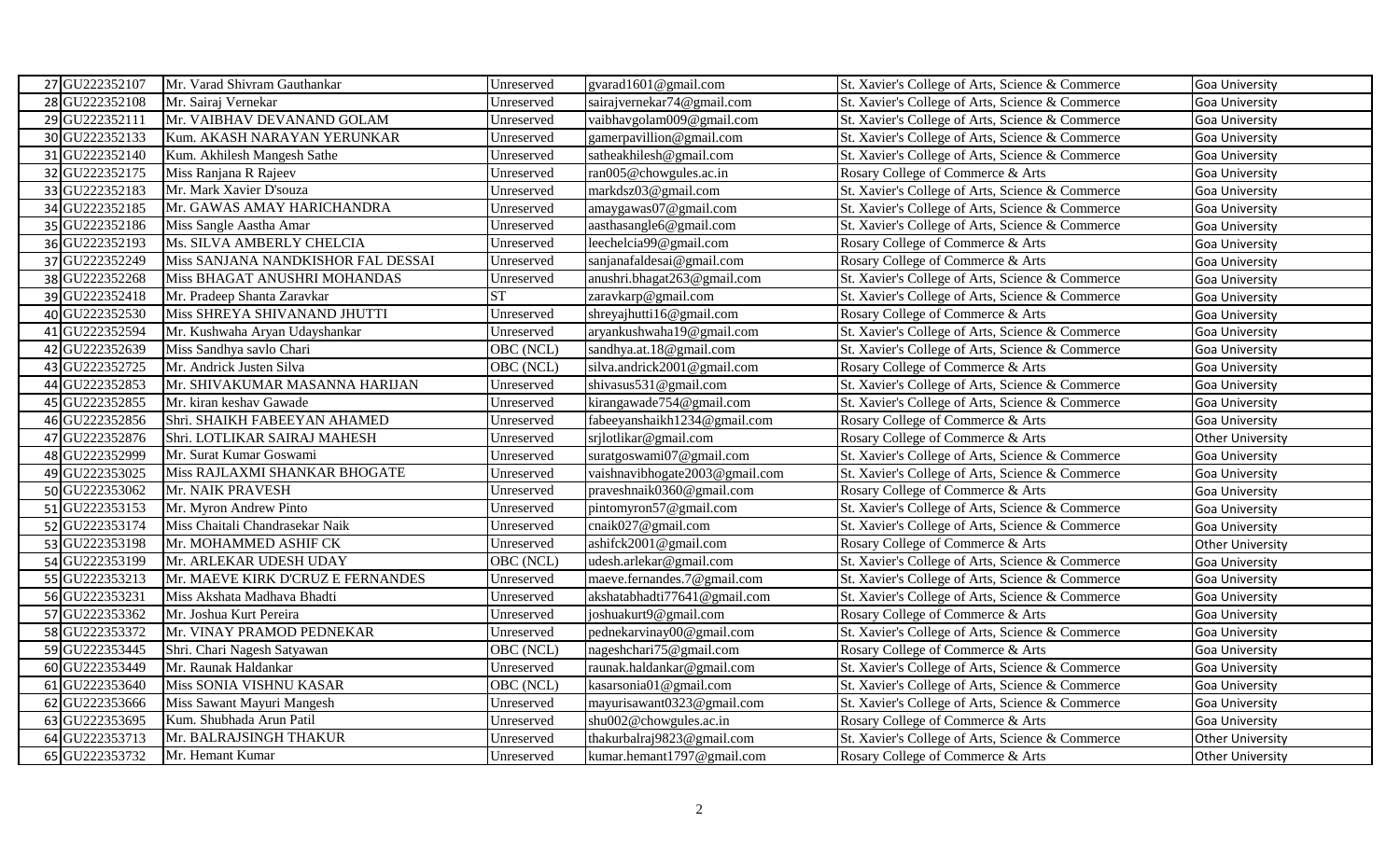| 66 GU222353743  | Mr. STANFORD JULIO DIAS             | <b>ST</b>  | diasstanford17@gmail.com      | St. Xavier's College of Arts, Science & Commerce | Goa University          |
|-----------------|-------------------------------------|------------|-------------------------------|--------------------------------------------------|-------------------------|
| 67 GU222353797  | Mr. DIAS CHARLTON JULIUS            | Unreserved | charltondias29@gmail.com      | Rosary College of Commerce & Arts                | <b>Goa University</b>   |
| 68 GU222353799  | Ms. khushee Muskan                  | Unreserved | 2820khushee@gmail.com         | Rosary College of Commerce & Arts                | Goa University          |
| 69 GU222353839  | Mr. Joel Placido Luis               | Unreserved | joelplacidoluis@gmail.com     | Rosary College of Commerce & Arts                | Goa University          |
| 70 GU222353843  | Kum. D' COSTA ERISA SHERLY          | Unreserved | escrdc@gmail.com              | Rosary College of Commerce & Arts                | <b>Goa University</b>   |
| 71 GU222353865  | Miss Saba Mulla                     | Unreserved | sabamulla980@gmail.com        | Rosary College of Commerce & Arts                | Goa University          |
| 72 GU222353869  | Mr. SOARES JONAH MATHEW             | Unreserved | jonahsoares2000@gmail.com     | St. Xavier's College of Arts, Science & Commerce | <b>Goa University</b>   |
| 73 GU222353873  | Mr. Ashwin Andre fernandes          | OBC (NCL)  | ashwinfernandes072@gmail.com  | St. Xavier's College of Arts, Science & Commerce | Goa University          |
| 74 GU222353888  | Mr. BRIJESH SHIVANAND RANE          | Unreserved | brijeshrane254@gmail.com      | St. Xavier's College of Arts, Science & Commerce | Goa University          |
| 75              | Mr. DWIJESH PANDHARINATH SHET       |            |                               |                                                  | Goa University          |
| GU222353895     | <b>TALAULIKAR</b>                   | Unreserved | dwijeshtalaulikar@gmail.com   | Rosary College of Commerce & Arts                |                         |
| 76 GU222353902  | Mr. REHAN MOHAMNED KHAN             | Unreserved | rrehankahan22@gmail.com       | Rosary College of Commerce & Arts                | Goa University          |
| 77 GU222353913  | Mr. Salvius Leander D'Cunha         | Unreserved | leanderexmusic@gmail.com      | St. Xavier's College of Arts, Science & Commerce | Goa University          |
| 78 GU222353914  | Mr. ANIMISH AJIT SHRIVANT           | Unreserved | shrivantanimish@gmail.com     | Rosary College of Commerce & Arts                | Goa University          |
| 79 GU222353928  | Mr. GIRISH VASUDEV NAIK GAONKAR     | Unreserved | girishnaikgaonkar15@gmail.com | St. Xavier's College of Arts, Science & Commerce | Goa University          |
| 80 GU222353971  | Mr. BHATT RUTIK RAVISHANKAR         | Unreserved | rutikbhatt2002@gmail.com      | Rosary College of Commerce & Arts                | Goa University          |
| 81GU222354001   | Mr. Joel Oliveira                   | <b>ST</b>  | joe001@chowgules.ac.in        | Rosary College of Commerce & Arts                | <b>Goa University</b>   |
| 82 GU222354008  | Miss Sandali Yadav                  | Unreserved | sandaliyadav25@gmail.com      | St. Xavier's College of Arts, Science & Commerce | <b>Goa University</b>   |
| 83 GU222354011  | Mr. Adroy Egidius Fernandes         | OBC (NCL)  | fernandesadroy@gmail.com      | Rosary College of Commerce & Arts                | Goa University          |
| 84 GU222354012  | Miss Zotkar Ambika Ganpat           | Unreserved | ambikazotkar12@gmail.com      | Rosary College of Commerce & Arts                | Goa University          |
| 85 GU222354013  | Mr. Gawas Baban Krishna             | Unreserved | babangawas3@gmail.com         | St. Xavier's College of Arts, Science & Commerce | <b>Goa University</b>   |
| 86 GU222354014  | Mr. Sneharsh Kerkar                 | Unreserved | sneharshkerkar1@gmail.com     | St. Xavier's College of Arts, Science & Commerce | Goa University          |
| 87 GU222354015  | Mr. ANUP KUMAR                      | Unreserved | amitoshjaiswal46@gmail.com    | St. Xavier's College of Arts, Science & Commerce | <b>Other University</b> |
| 88 GU222354016  | Miss Rituraani Rajaram Kolvekar     | Unreserved | rituraanikolvekar@gmail.com   | Rosary College of Commerce & Arts                | Goa University          |
| 89 GU222354018  | Miss DESIREE JOANNA FERNANDES       | Unreserved | fernandesdes2001@gmail.com    | Rosary College of Commerce & Arts                | Goa University          |
| 90 GU222354019  | Mr. Shivprasad Anil Vernekar        | Unreserved | vshivprasad32@gmail.com       | Rosary College of Commerce & Arts                | Goa University          |
| 91 GU222354020  | Mr. Sonu Ansari                     | Unreserved | ansarisonu1111@gmail.com      | St. Xavier's College of Arts, Science & Commerce | Goa University          |
| 92 GU222354022  | Mr. Damodar Tadas                   | Unreserved | tadasdamodar1006@gmail.com    | Rosary College of Commerce & Arts                | Goa University          |
| 93 GU222354024  | Mr. Michael Carmo Salazar Fernandes | Unreserved | fernandesmichael024@gmail.com | St. Xavier's College of Arts, Science & Commerce | Goa University          |
| 94 GU222354028  | Mr. Stanley Dias                    | Unreserved | stanzodias@gmail.com          | Rosary College of Commerce & Arts                | <b>Goa University</b>   |
| 95 GU222354033  | Mr. FERNANDES FLOYD BAPTIST LAWSON  | Unreserved | floyd25.goa@gmail.com         | St. Xavier's College of Arts, Science & Commerce | Goa University          |
| 96 GU222354037  | Mr. Dashrath singh                  | Unreserved | dashrath06623@gmail.com       | St. Xavier's College of Arts, Science & Commerce | Other University        |
| 97 GU222354038  | Mr. SHIVAM GAJANAN JOSHI            | Unreserved | shivam9joshi@gmail.com        | St. Xavier's College of Arts, Science & Commerce | <b>Goa University</b>   |
| 98 GU222354039  | Mr. Chodankar Mayuresh Anand        | OBC (NCL)  | chodankarmayur1@gmail.com     | St. Xavier's College of Arts, Science & Commerce | <b>Goa University</b>   |
| 99 GU222354045  | Mr. Narvekar Sanket Govind          | Unreserved | narvekarsanket63@gmail.com    | St. Xavier's College of Arts, Science & Commerce | Goa University          |
| 100 GU222354046 | Mr. Santosh Gurav                   | Unreserved | santoshgurav2571@gmail.com    | St. Xavier's College of Arts, Science & Commerce | Goa University          |
| 101 GU222354054 | Miss SMITA ANANT DIKE               | Unreserved | smitadike26@gmail.com         | St. Xavier's College of Arts, Science & Commerce | Goa University          |
| 102 GU222354055 | Miss SHIVANI VIJAY NAIR             | Unreserved | shivani.nair1201@gmail.com    | St. Xavier's College of Arts, Science & Commerce | Goa University          |
| 103 GU222354066 | Miss Vinsa nargeese                 | OBC (NCL)  | vinsanargeese@gmail.com       | St. Xavier's College of Arts, Science & Commerce | <b>Goa University</b>   |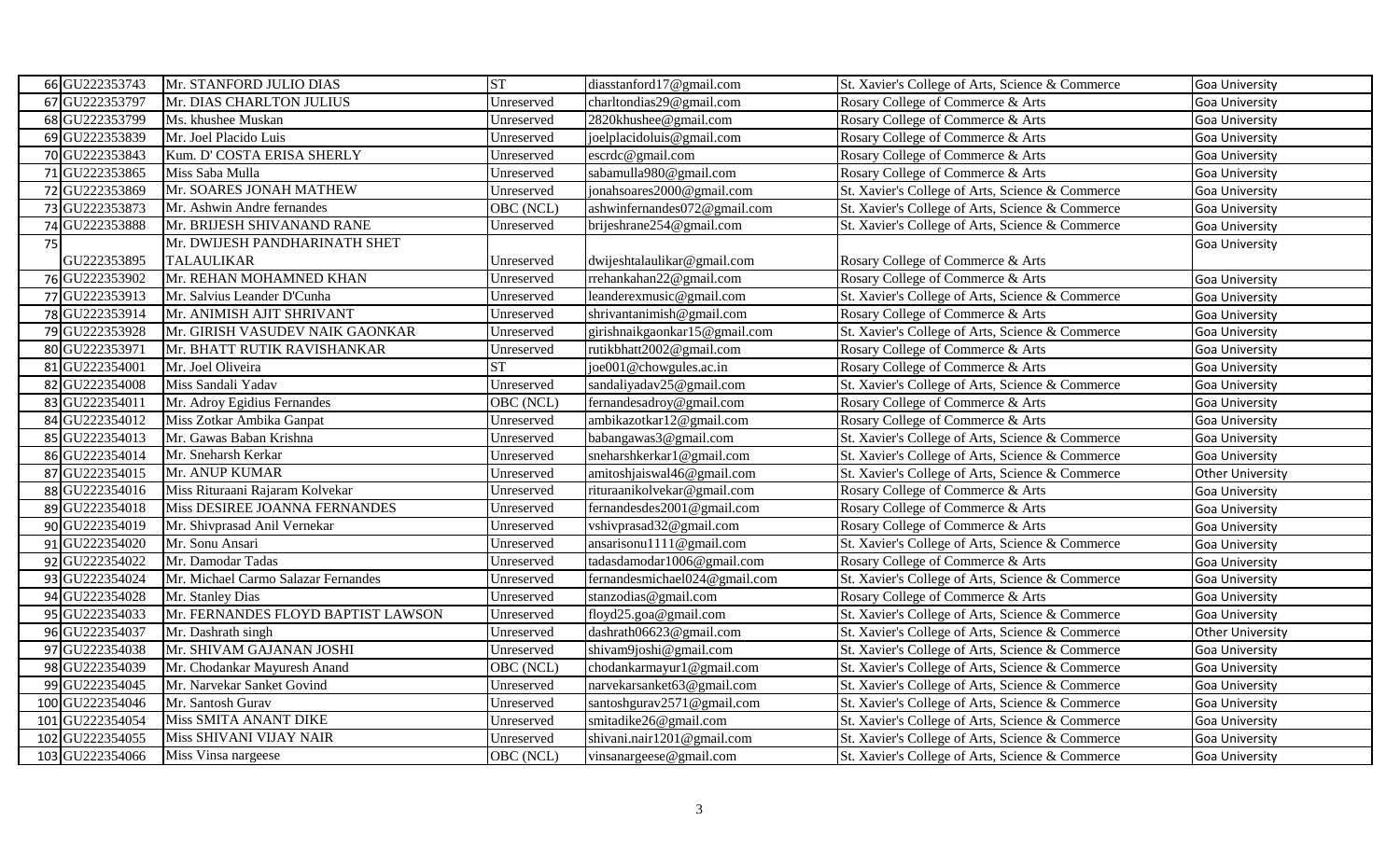| 104 GU222354068 | Mr. Tamboli Izaj Amhad            | Unreserved | izajamhad7@gmail.com              | Rosary College of Commerce & Arts                | <b>Goa University</b>   |
|-----------------|-----------------------------------|------------|-----------------------------------|--------------------------------------------------|-------------------------|
| 105 GU222354069 | <b>Miss Smilee Lopes</b>          | Unreserved | adelinalopes6787@gmail.com        | St. Xavier's College of Arts, Science & Commerce | <b>Goa University</b>   |
| 106 GU222354073 | Mr. Dessai Siddanth Sharad        | Unreserved | siddhantdessai62917@gmail.com     | Rosary College of Commerce & Arts                | <b>Goa University</b>   |
| 107 GU222354112 | Mr. MARCHON JASON DAMIAN          | Unreserved | jasonmarchon13@gmail.com          | St. Xavier's College of Arts, Science & Commerce | Goa University          |
| 108 GU222354119 | Mr. BARRETO SHAUN JESUS           | Unreserved | shaunjesusbarreto@gmail.com       | Rosary College of Commerce & Arts                | <b>Goa University</b>   |
| 109 GU222354120 | Mr. PRATHAM AVINASH KOSSAMBE      | Unreserved | kossambepratham43@gmail.com       | Rosary College of Commerce & Arts                | <b>Goa University</b>   |
| 110 GU222354122 | Mr. DWAIPAYAN DAS                 | Unreserved | d.dwaipayan1@gmail.com            | St. Xavier's College of Arts, Science & Commerce | <b>Other University</b> |
| 111 GU222354127 | Mr. GAURAV DHAMSEKAR              | Unreserved | 94034679gd@gmail.com              | Rosary College of Commerce & Arts                | <b>Goa University</b>   |
| 112 GU222354137 | Mr. SAHANI ROHIT DASHARATH        | Unreserved | sahanidrohit007@gmail.com         | St. Xavier's College of Arts, Science & Commerce | Goa University          |
| 113 GU222354138 | Mr. Nishad Guddu Shyambihari      | OBC (NCL)  | guddunishad621@gmail.com          | Rosary College of Commerce & Arts                | <b>Goa University</b>   |
| 114 GU222354152 | Miss VEDANTI GAJANAN TARI         | OBC (NCL)  | vedantitari133@gmail.com          | St. Xavier's College of Arts, Science & Commerce | <b>Goa University</b>   |
| 115 GU222354158 | Mr. Dylan Vaz                     | OBC (NCL)  | dylanvaz9825@gmail.com            | Rosary College of Commerce & Arts                | <b>Goa University</b>   |
| 116 GU222354159 | Mr. Fernandes Rainer              | Unreserved | rainerf396@gmail.com              | Rosary College of Commerce & Arts                | <b>Other University</b> |
| 117 GU222354162 | Mr. Dipankar Shailesh Jadhav      | Unreserved | djadhav00003@gmail.com            | St. Xavier's College of Arts, Science & Commerce | Goa University          |
| 118 GU222354165 | Mr. KUSHAL SHYAMSUNDER SATARDEKAR | OBC (NCL)  | kushalsatardekar9@gmail.com       | St. Xavier's College of Arts, Science & Commerce | Goa University          |
| 119 GU222354167 | Miss VAILANKA PAULA ANN DIAS      | Unreserved | Vailankad25@gmail.com             | St. Xavier's College of Arts, Science & Commerce | <b>Goa University</b>   |
| 120 GU222354177 | Miss MANASI MAKARAND ATHALYE      | Unreserved | manasi3801@gmail.com              | Rosary College of Commerce & Arts                | <b>Goa University</b>   |
| 121 GU222354179 | Mr. Anvekar Siddhant Suhas        | Unreserved | sidanv23@gmail.com                | St. Xavier's College of Arts, Science & Commerce | <b>Goa University</b>   |
| 122 GU222354195 | Shri. PATIL VAIBHAV VAIRAL        | Unreserved | vp4252558@gmail.com               | Rosary College of Commerce & Arts                | <b>Goa University</b>   |
| 123 GU222354199 | Mr. Alinton Saby Fernandes        | Unreserved | alintonfernandes018@gmail.com     | Rosary College of Commerce & Arts                | <b>Goa University</b>   |
| 124 GU222354200 | Kum. OLIVEIRA FELCY               | Unreserved | felcyoliveira4@gmail.com          | Rosary College of Commerce & Arts                | Goa University          |
| 125 GU222354203 | Miss Vaishnavi vernekar           | Unreserved | Vaishnavivernekar93@gmail.com     | St. Xavier's College of Arts, Science & Commerce | <b>Goa University</b>   |
| 126 GU222354205 | Mr. MANDAR MAHADEV BARVE          | Unreserved | mandarbarve40@gmail.com           | St. Xavier's College of Arts, Science & Commerce | <b>Goa University</b>   |
| 127 GU222354214 | Miss PRACHI KISHOR GAONKAR        | <b>ST</b>  | swetagaonkar3797@gmail.com        | Rosary College of Commerce & Arts                | <b>Goa University</b>   |
| 128 GU222354220 | Shri. Norman Chris Mascarenhas    | <b>ST</b>  | nrmnmascarenhas@gmail.com         | Rosary College of Commerce & Arts                | Goa University          |
| 129 GU222354221 | Shri. NAIK MAYUR MANGALDAS        | Unreserved | mayurnaik214@gmail.com            | Rosary College of Commerce & Arts                | <b>Goa University</b>   |
| 130 GU222354227 | Miss Deepika Suresh Gosavi        | Unreserved | gosavideepika018@gmail.com        | Rosary College of Commerce & Arts                | <b>Goa University</b>   |
| 131 GU222354232 | Mr. Kharangate Saiesh Itchit      | Unreserved | saieshkharangate26@gmail.com      | Rosary College of Commerce & Arts                | <b>Goa University</b>   |
| 132 GU222354233 | Mr. Martins Russel Agnelo Lourdes | Unreserved | martinsrussel@gmail.com           | St. Xavier's College of Arts, Science & Commerce | <b>Goa University</b>   |
| 133 GU222354236 | Mr. YASH SINGH                    | Unreserved | syash5551@gmail.com               | St. Xavier's College of Arts, Science & Commerce | <b>Other University</b> |
| 134             | Mr. SHUBHAM SUBHASHCHANDRA        |            |                                   |                                                  | <b>Goa University</b>   |
| GU222354239     | <b>VISHWAKARMA</b>                | Unreserved | svishwakarma1020@gmail.com        | Rosary College of Commerce & Arts                |                         |
| 135 GU222354240 | Shri. ROHAN RAMDAS GAUDE          | <b>ST</b>  | gauderohan44@gmail.com            | Rosary College of Commerce & Arts                | <b>Goa University</b>   |
| 136 GU222354241 | Mr. SHUBHAM MANDAL                | Unreserved | shubhammandal0707@gmail.com       | Rosary College of Commerce & Arts                | <b>Goa University</b>   |
| 137 GU222354249 | Mr. KISHAN AUDHUT NAIK            | OBC (NCL)  | kishannaik2001@gmail.com          | Rosary College of Commerce & Arts                | <b>Goa University</b>   |
| 138 GU222354250 | Mr. GAURAV GAOTAM                 | Unreserved | gaurav121090@gmail.com            | St. Xavier's College of Arts, Science & Commerce | <b>Other University</b> |
| 139 GU222354266 | Shri. RICHARD SANTOSH MASCARENHAS | Unreserved | richardmascarenhas21568@gmail.com | Rosary College of Commerce & Arts                | <b>Goa University</b>   |
| 140 GU222354267 | Mr. Elison D'costa                | Unreserved | elisondcosta40@gmail.com          | Rosary College of Commerce & Arts                | Goa University          |
| 141 GU222354268 | Shri. VAIBHAV KISAN KALAL         | Unreserved | vaibhavkalalpersonal@gmail.com    | Rosary College of Commerce & Arts                | Goa University          |